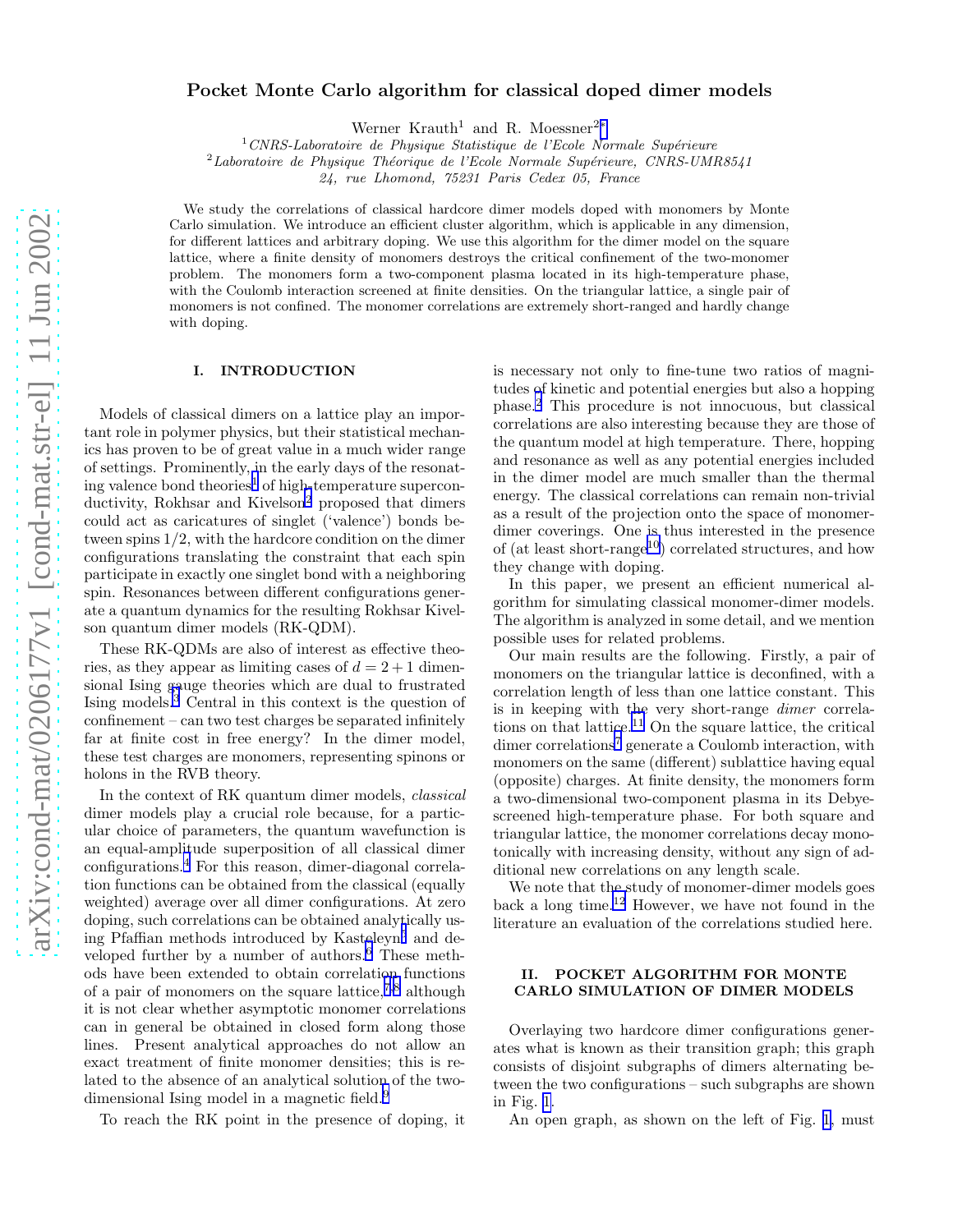<span id="page-1-0"></span>

FIG. 1: Transition graphs of initial (black) and final (gray) configurations of the pocket algorithm presented in this paper. Left: In the presence of monomers the graph can be open; right: transition loop touching the symmetry axis. The cluster move consists in flipping the cluster - Note that we may also flip the dimers enclosed by a loop, and that the transition graph crosses the symmetry axis at most twice.

terminate on a monomer. Otherwise, it is a closed loop (a "transition graph loop"), as the one shown on the right of Fig. 1.

Any Monte Carlo move corresponds to a transition graph of the initial and final configurations. The simplest transition graphs arise from two pairs of dimers (for the square and triangular lattice) or from three (hexagonal lattice), which wind around a unit cell of the lattice. A Monte Carlo algorithm based on these local moves can have the same convergence problems as the local simulation methods for, e.g., the ferromagnetic Ising model near the Curie temperature due to critical slowing down. This problem is particularly acute for the square lattice dimer model, which has critical correlations. Elementary moves with many participating degrees of freedom can give rise to a substantial reduction of the Monte Carlo correlation time.

Several algorithms have been proposed to locate long connected transition graphs.[14](#page-5-0) Typical problems in this context include diverging overhead (most of the time spent looking for a long loop is essentially wasted) and diminishing return (e.g. a long loop may end up invading the full system, or dynamically important moves may not be generated for sufficiently large systems). The 'pocket algorithm' we present here for hardcore dimers generates subgraphs from two configurations related by a global lattice symmetry. The algorithm obtains long transition graphs with minimal overhead: on lattices of size  $L \times L$ , no moves need to be rejected, and any dimer encountered during the construction participates in the move. In addition, there is no need for bookkeeping.

The pocket algorithm proceeds in a series of moves, at the beginning of which we randomly pick a symmetry axis, and a seed dimer (see Fig. 2). At this initial stage of the move construction, the seed is the sole element of a set  $P$  (the 'pocket', filled with dark dimers), while all other (light gray) dimers belong to a set  $A$ . Further in the move, dimers are shuffled around between sets  $A$ and  $P$  in the following way: At each step, an arbitrary



FIG. 2: Dimer algorithm. a: Symmetry axis and seed dimer (dark gray), sole initial element of the set  $P$ , the 'pocket', b: An element of the pocket has been reflected with respect to the symmetry axis (and transferred from  $P$  to  $A$ , the set of regular dimers). It overlaps with two (dark) dimers, which are transferred from  $A$  to  $P$ . The move construction comes to an end when  $P$  is empty.

element  $i$  of  $P$  is reflected with respect to the symmetry axis, and moved to  $A$ . If i overlaps with other elements of A (dark dimers shown in Fig. 2b), the latter are moved from  $A$  to  $P$ . The move is completed as soon as the pocket  $P$  is empty. During the whole construction, the algorithm keeps no memory of the graph, and final success is assured by the underlying symmetry of the lattice in combination with the hardcore property of the dimers.

The pocket algorithm is equivalent to the pivot-cluster algorithm,[15](#page-5-0) which has been applied successfully to sev-eral hard-sphere problems.<sup>[16,17](#page-5-0)</sup> It provides a greatly simplified implementation, as the Monte Carlo move is constructed without ever explicitly considering the cluster. In the specific application of dimer models, we also use reflections with respect to symmetry axes rather than point reflections. On the square lattice, for example, the algorithm is ergodic if we allow both diagonal and horizontal-vertical axes. The first choice allows to change the numbers of horizontal/vertical dimers, the second one permits to move through the different winding number sectors. The algorithm was tested against exact enumeration for systems up to size  $L = 6$ .

Transition graphs generated by the pocket algorithm, as shown in Fig. 1, are symmetric with respect to the symmetry axis, and cross it at most twice.

An analogous property holds in higher dimensions. For dimers on a three-dimensional lattice, for example, the appropriate operations are reflections with respect to randomly chosen symmetry planes of the (finite) lattice. Again, any transition graph is symmetric with respect to this symmetry plane, and crosses it at most twice. This places a strong constraint on the transition graph, which cannot invade space. If we used reflection with respect to a point, as was appropriate in other applications,  $15$ the move would conserve the total number of dimers of a given orientation, and also generate frequent transition graphs completely invading the lattice.

Transition loops generated by the algorithm allow to flip not only the loop itself but also all the dimers inside the (gray) loop area, which is symmetric with respect to the axis (see the example in Fig. 1). This modification, as well as simple generalizations where the pocket is initially populated by more than one dimer, or by a spe-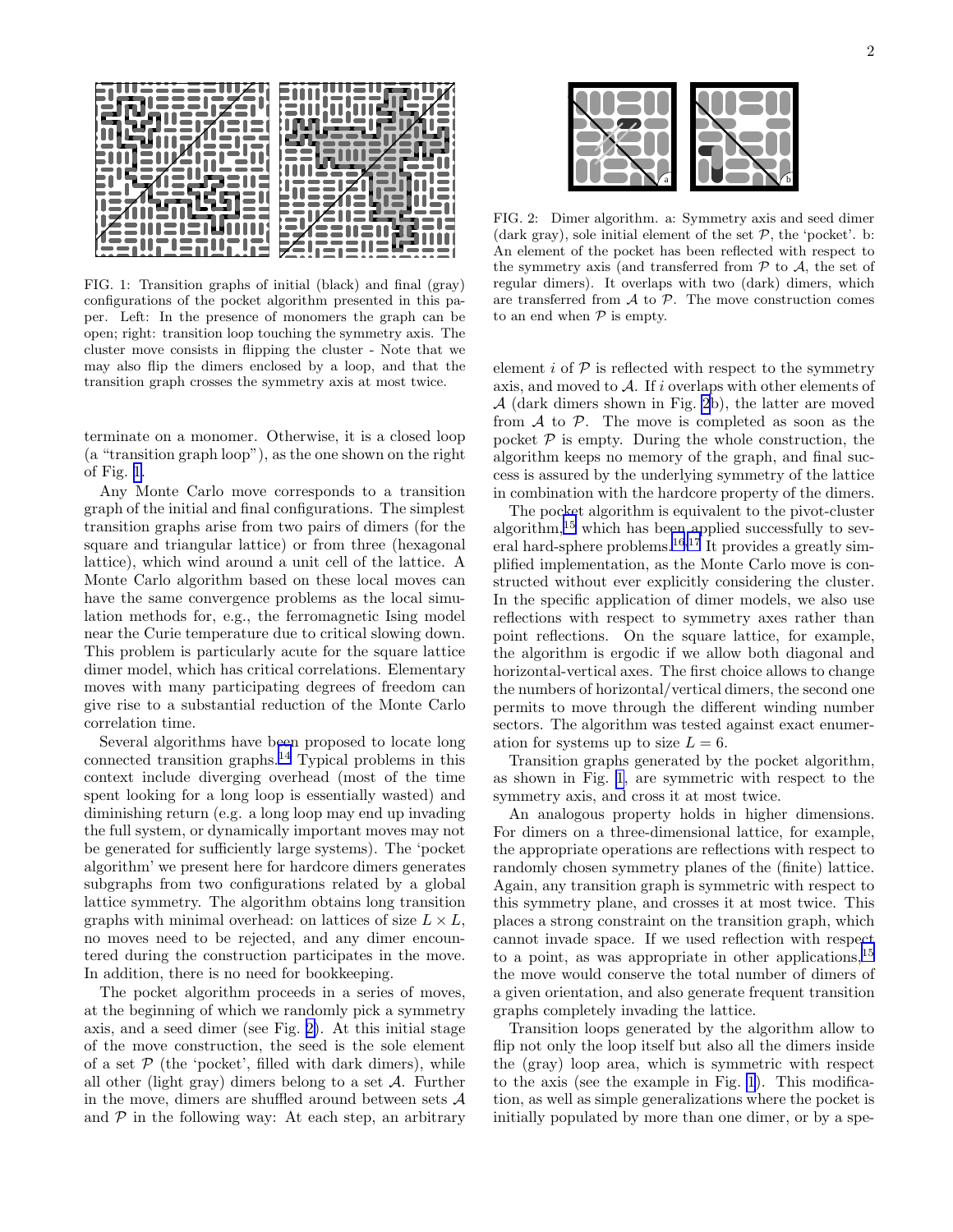<span id="page-2-0"></span>cially positioned dimer, have not yet been studied. We also note that this algorithm applies to other models that can be mapped onto (not necessarily nearest-neighbor) dimer models.<sup>[18](#page-5-0)</sup>

For the undoped system on the square lattice, the pocket algorithm generates transition loops of average length proportional to L. A more detailed analysis is provided in the appendix.

### III. DIMER MODELS AT FINITE MONOMER **DENSITY**

We now turn to the problem of the correlations of monomers in a background of dimers on the square and triangular lattices. We evaluate the monomer two-point correlation function for a range of dopings.

The monomer two-point function is defined as follows. Let  $Z(r)$  be the partition function of the monomer-dimer problem with a monomer fixed at the origin and another at site r:  $Z(r)$  counts the number of allowed configurations subject to the pair of monomers being fixed. The two-point function is then defined to be proportional to  $Z(r)$ :  $C(r) \equiv Z(r)/Z_0$ ; the constant of proportionality,  $Z_0$ , is somewhat arbitrary. We choose to normalize the correlations such that a random distribution of monomers would give  $C(r) = 1$ . For the two-monomer problem however, to make contact with the previous literature,<sup>[7](#page-5-0)</sup> we normalize the pair correlations such that (a)  $C(1) = 1/z$  and (b) list  $zC(r)$  in Tab. I, where z is the coordination of the lattice.

For the square lattice, the two-monomer correla-tions were obtained by Fisher and Stephenson<sup>[7](#page-5-0)</sup> and by Hartwig[8](#page-5-0) by perturbing the Pfaffian matrices introduced by Kasteleyn.[5](#page-5-0) For the triangular lattice, there is as yet no analytic expression for the asymptotics of the monomer correlations,<sup>[19](#page-5-0)</sup> and we have obtained the exact  $L = 6$  results by explicit enumeration.

#### A. The square lattice

To test the algorithm, first consider two-monomer correlations, calculated by several authors for the square lattice. In Fig. 3 and Tab. I, we compare our data against the analytical results. Note that the fit against the analytical asymptotic expression in Fig. 3 was done using a distance variable  $\tilde{r} = \sin(\pi r/L)/(\pi/L)$  to take into account periodic boundary conditions for a torus of length  $L^{21}$  $L^{21}$  $L^{21}$ 

The fit is against the analytic asymptotic expression, and in Tab. I, we show a comparison of analytical and numerical results.<sup>[20](#page-5-0)</sup> The results agree to within the numerical accuracy of 10−<sup>3</sup> , which improves even further for larger monomer densities,  $\rho$ , as the signal-to-noise ratio increases with the number of monomer pairs as  $\rho^2$ . A more accurate estimate could be obtained by finite-size scaling.

|   |          |       | r exact <sup>7</sup> MC $L = 64$ exact $L = 6$ MC $L = 6$ MC $L = 12$ |        |        |
|---|----------|-------|-----------------------------------------------------------------------|--------|--------|
|   |          |       |                                                                       |        |        |
|   | 2 0.6366 | 0.638 | 0.8792                                                                | 0.8789 | 0.8792 |
|   | 3 0.5947 | 0.595 | 0.8984                                                                | 0.8980 | 0.8976 |
|   | 4 0.4821 | 0.484 |                                                                       |        | 0.8969 |
| 5 | 0.4506   | 0.452 |                                                                       |        | 0.8970 |
|   | 6 0.3995 | 0.402 |                                                                       |        | 0.8966 |

TABLE I: Monte Carlo versus exact results for monomer pair correlations,  $zC(r)$ , on the square (left) and triangular (right) lattices. The normalization here is  $zC(1) = 1$ . Even distances in the square lattice refer to sites on the adjacent row.[7](#page-5-0) For the simulations presented here, the statistical error is about  $10^{-3}$  for both lattices.



FIG. 3: Monomer correlations along a coordinate axis: (1) pair correlations on the square lattice with  $L = 64$ . The fit is to an analytic asymptotic expression generalized to include periodic boundary conditions. Same-sublattice correlations vanish. (2) Four monomers on a square lattice with  $L = 128$ . The lower curve corresponds to monomers on the same sublattice, the upper to monomers on different sublattices. The upper curve is again compared to the appropriate asymptotic function, whereas the lower curve is fitted to a power-law  $r^{1/2}$ . The deviation of the upper curve from the asymptotic expression for large  $r$  is due to screening.

For two monomers on opposite sublattices, the form of the correlations,  $C(r) = a_r r^{-1/2}$  defines an entropic Coulomb interaction between the two monomers:  $V(r) = -\frac{1}{2}\log r - \log a_$ . Note that whereas the pair of monomers are critically confined –  $C(r) \rightarrow 0$  algebraically as  $r \to \infty$  – the expectation value of their separation grows with system size:  $\langle r \rangle \propto L$ .

As the square lattice is bipartite, dimers have one end on each sublattice. This means that on a torus, there are no dimer configurations with the two monomers present on the same sublattice: in this case,  $C(r) \equiv 0$ .

The question whether there is an effective interaction of the same form is nonetheless interesting. To avoid the sublattice constraint, we have investigated four monomers on a large lattice of size  $L = 128$ . For monomers on opposite sublattices, the results are essentially unaltered from the two monomer case, at least for separations which are not too large  $(r \ll L)$ ; for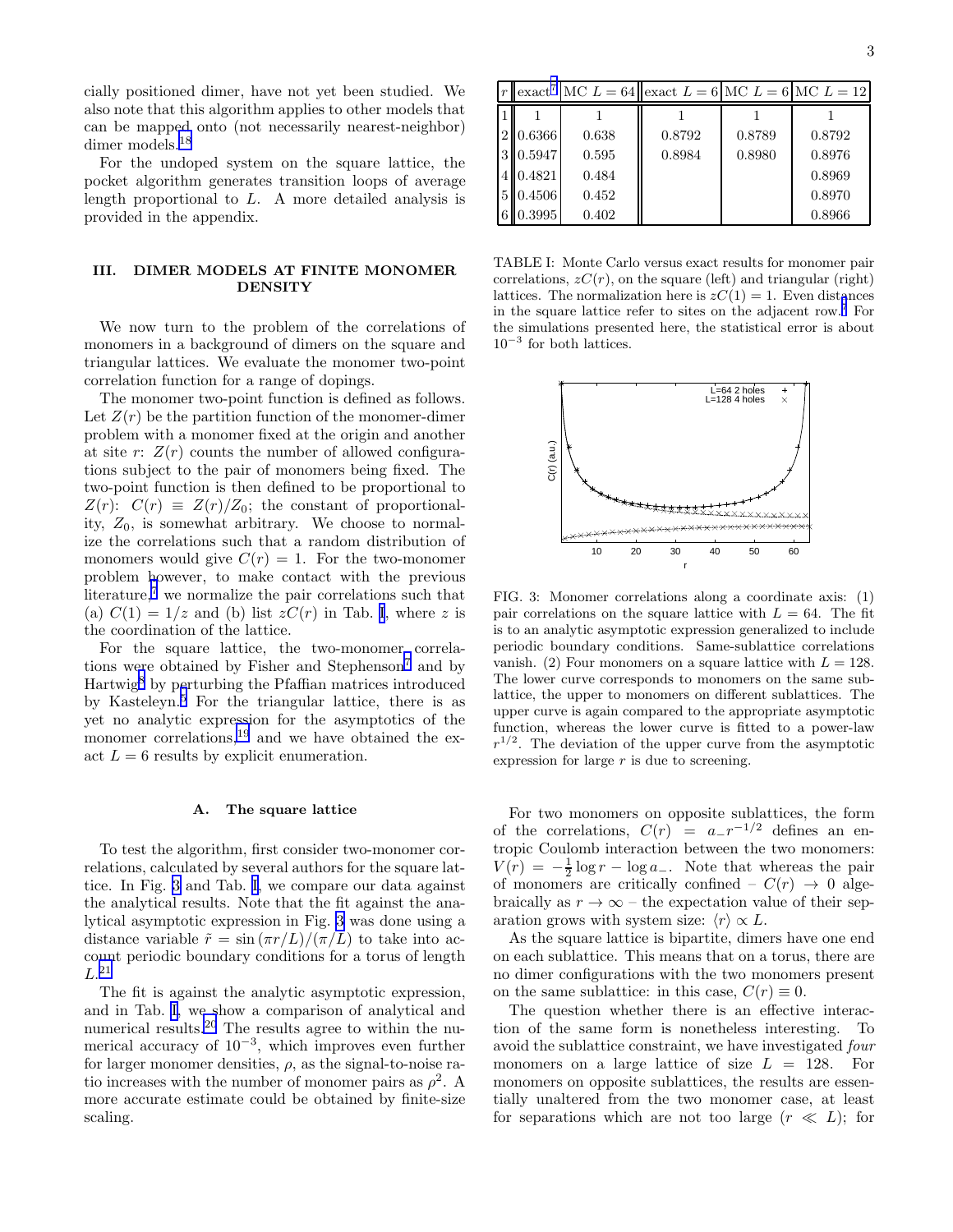monomers on the same sublattice, we now obtain  $C(r)$  $a_{+}r^{+1/2}$ , so that the monomers on each sublattice act as if they had equal and opposite Coulomb charge.

The L-dependence of the ratio  $a_{-}/a_{+}$  is fixed by the fact that the square lattice is at a critical point. This allows to write the finite-size scaling ansatz  $C(r)$  =  $\alpha L^{-2}c(r/L)$ , where  $c(x)$  is a function only depending on the ratio of r and L, and  $\alpha$  does not depend on L. The prefactor  $L^{-2}$  follows from the requirement that the area underneath the curves remain fixed as  $L \to \infty$ . With  $c_{\pm}(x) \propto x^{\pm 1/2}$ , we obtain  $a_{-}/a_{+} \propto L$ . A fit for  $L = 128$ and four holes gives  $a_{-}/a_{+} \approx L/2$ .

The dimers thus generate a Coulomb interaction for the monomers,  $V(r) = (qq'/2) \log r$ , with a sublatticedependent sign of the monomer charge  $q(|q|=1)$ . It is natural to expect this Coulomb interaction to be screened if the monomer density is finite, and their correlations to be no longer critical. In fact, for a finite density,  $\rho$ , of monomers, a new length scale arises, namely the average interparticle spacing,  $d \sim \rho^{-1/2}$ .

To analyze the details of the screening analytically, we model the monomer system by a classical, continuous two-dimensional two-component plasma. With a dimensionless coupling of  $\beta = 1/2$  (the prefactor of the logarithm), this plasma is located well in its high-temperature phase. This phase extends up to  $\beta = 2$ , where the continuum approximation breaks down as the plasma collapses in the absence of a repulsive hard core to the interaction.

In this high-temperature regime, we expect Debye screening to be operative. The resulting long-distance connected correlations have been obtained in Ref. [22](#page-5-0) (where an expression going beyond Debye screening is given); they are

$$
C(r) = 1 \pm \chi \sqrt{\frac{\pi \lambda_D}{2r}} \exp(-r/\lambda_D),
$$

with the Debye screening length:  $\lambda_D = 1/\sqrt{2\pi\beta\rho}$ , and with  $\chi = \beta$  to lowest order in the coupling. The choice of sign depends on the sublattice.

With the new length scale,  $\lambda_D \propto d$ , the criticality of the correlations is destroyed, although the critical behavior remains visible for  $r \ll \lambda_D$ . This is why it was possible to find the two-particle interaction from the fourmonomer problem above.

In order to determine whether this scenario is indeed realized for the monomer-dimer mixture, we have plotted  $C(r)$  versus the scaled distance  $r/\lambda_D$  for varying monomer densities for a system of size  $L = 64$  (Fig. 4).

From the form of the expression for  $C(r)$ , all curves should collapse on top of one another. However, for a finite system, one has to take into account the presence of two length scales, L and  $\lambda_D$ , with the added feature that  $\lambda_D < L$ , so that a simple one-parameter finite-size scaling ansatz no longer applies. For  $\lambda_D \ll L$  (large monomer densities), the collapse works indeed very well.

The data do not collapse at small densities, which is a finite-size effect: In Fig. 5, we plot the monomer correlations at a fixed monomer density  $\rho = 2/64^2$  for



FIG. 4: Monomer correlations C for different monomer densities, against the scaled distance variable  $r/\lambda_D$ , for the square lattice with  $L = 64$ .



FIG. 5: Monomer correlations C against the scaled distance variable  $r/\lambda_D$  at fixed monomer density  $\rho = 2/64^2$  for square lattices of size  $L = 64$ , 128, 256.

 $L = 64$ , 128 and 256. Whereas the two-hole problem suffers from the sublattice pathology, one can see that the data for  $L = 128$  and 256 collapse nicely for short distances, with disagreement arising for distances around  $L/2$  where the periodic boundary conditions become important.

In the region where they collapse, the curves in Figs. 4 and 5 agree with the asymptotic Debye prediction for large values of  $r/\lambda_D$ . At small r, the effectively unscreened behavior is visible, leading again to a unique curve for  $C(r)$ .

## B. The triangular lattice

Dimer correlations on the triangular lattice are known to be short-ranged,<sup>[11](#page-5-0)</sup> and not critical as is the case for the square lattice.<sup>[7](#page-5-0)</sup> This leads one to expect that the monomer correlations will also be short-ranged as the presence of a monomer should have little effect at a distance large compared to the dimer correlation length.

We have plotted the correlations of a pair of monomers in the inset to Fig. [6](#page-4-0). The correlation length indeed is so small that already for a triangular lattice of size  $L = 12$ , finite-size effects are no longer detectable. This is also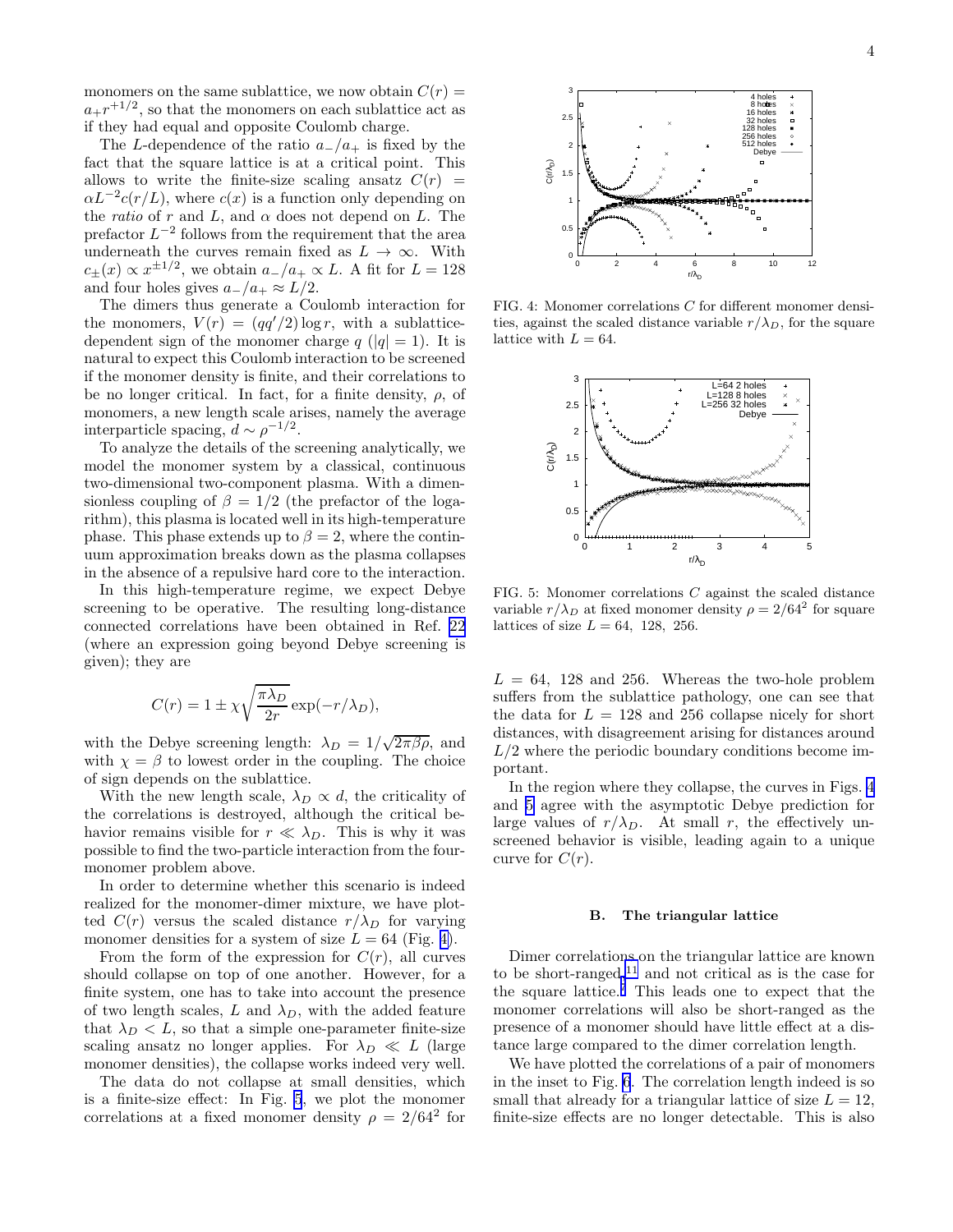<span id="page-4-0"></span>

FIG. 6: Monomer correlations C, along a coordinate axis at variable doping for a lattice of size  $L = 24$ . The abscissa is in units of lattice spacings. Correlations are normalized against a random distribution. Inset: two-monomer correlation in a lattice of size  $L = 12$ , In both cases, the x-axis denotes separation along one of the lattice vectors. Note that the y-axis only varies by less than 15%.

shown in Tab. [I](#page-2-0).

At 'large' distances, the correlations tend to a constant, nonzero value of  $C(\infty) = 0.1495 \pm 0.0001$ . (This value is given, in keeping with the convention of the square lattice case, with a normalization such that  $C(1) = 1/6.$ They do so with an extremely short correlation length, which we cannot determine accurately as there are only about 3 data points above the noise level. This makes it hard to fit an asymptotic form, as the presence of a power-law and/or oscillatory multiplicative factor cannot be detected on this basis. From the absence of any signal for distances beyond  $r = 3$ , we conclude that the correlation length is less than one lattice spacing.

This nonzero large-distance limit of the monomer correlation function implies that monomers in the classical hardcore dimer model on the triangular lattice are deconfined – the free energy for monomers a distance  $r$  apart does not diverge as  $r \to \infty$ . This contrasts with the square lattice, where this quantity diverges logarithmically.

Upon further doping, the correlations barely change (see Fig. 6); a small decrease of the correlations only becomes visible for a doping level of 1/8. This is not unexpected as the average monomer spacing always remains well above the two-monomer correlation length.

### IV. CONCLUSION

We have studied the correlations of monomer-dimer mixtures on the square and triangular lattices with a new Monte Carlo algorithm. The monomers interact via the background of dimers: the critical correlations of the dimers on the square lattice give rise to a two-monomer interaction of long-range Coulomb nature, whereas the disordered triangular correlations generate an exponentially decaying one.

The triangular model is deep in its disordered phase,



FIG. 7: Distribution of transition loop lengths for the square lattice with  $L = 64$ .



FIG. 8: Distribution of transition loop lengths for the triangular lattice with  $L = 64$ .

where it remains in the presence of a finite density of monomers. The square model, located at a phase boundary, is driven into a disordered phase on doping. This effect is rendered analytically by modeling the monomers as a two-dimensional two-component plasma, with the long-range correlations given by a simple Debye-screened form.

### Appendix

In this appendix, we analyze the distribution of transition graph lengths in the undoped dimer model, where only loops are generated. These loops can be of several types: disconnected pairs of loops not touching the symmetry axis, connected loops passing through the symmetry axis, but not winding around the box, and finally those winding around the box. Each of these distributions strongly depends on the lattice and on the details of the choice of axes. The distribution of loop lengths,  $\Lambda$ , generated by the pocket algorithm is shown in Fig. 7 for the square lattice. Whereas the disconnected loops follow a nice power law distribution  $P(\Lambda)$ <sub>disconnect</sub> ~  $\Lambda^{-1.5}$ for  $\Lambda < L$ , and are always made up of an even number of dimers, the connected loops are distributed as  $P(\Lambda)_{\text{connect}} \sim \Lambda^{-0.75}$ . For the reflection about a diagonal, the loop lengths are always even, whereas they